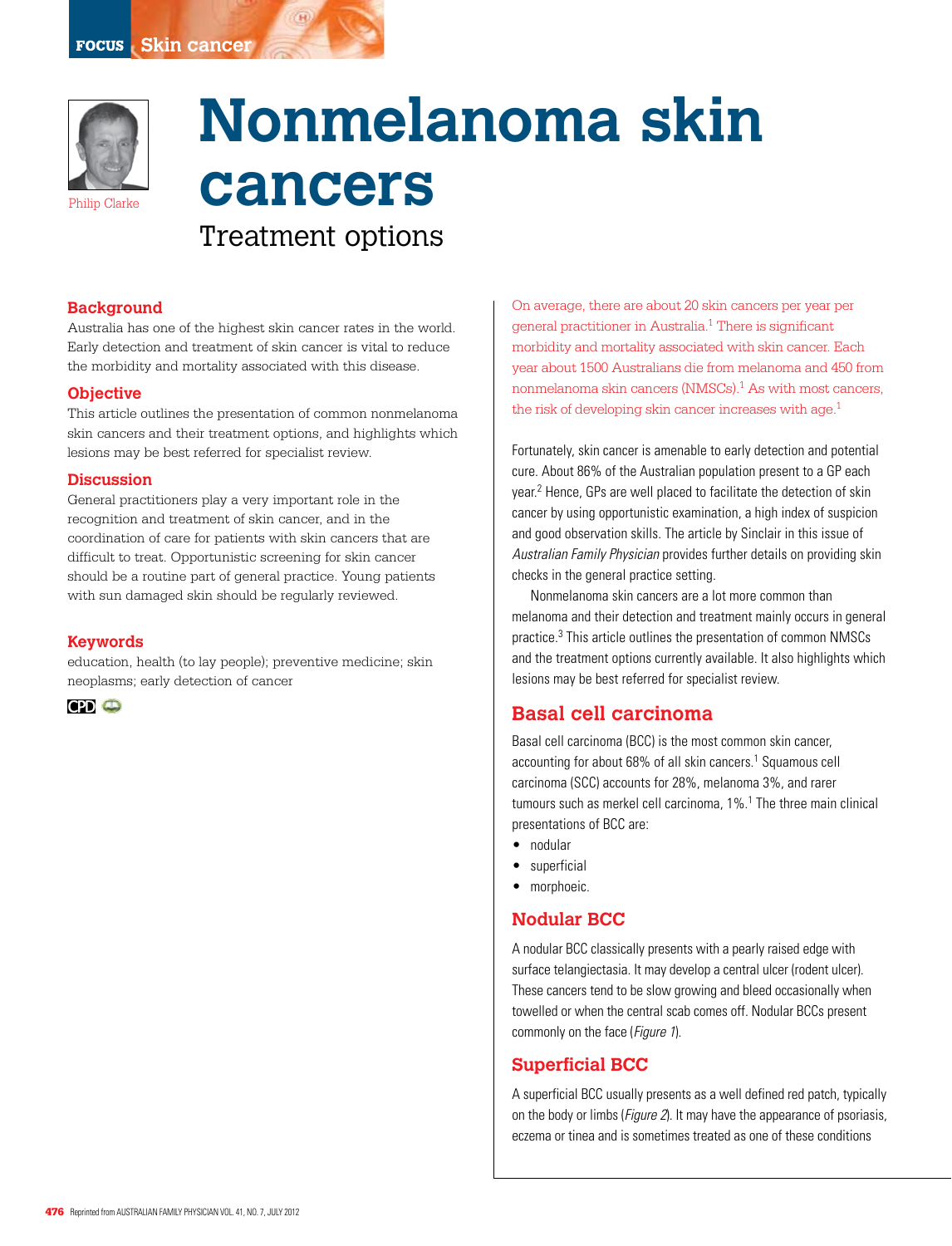



Figure 1. Very large nodular BCC with classic features of a pearly rolled edge, telangiectases and central ulcer. Note also the tumour on the lower eyelid



before a correct diagnosis is made. Psoriasis and eczema typically have symmetry and patches tend to come and go with treatment. Be suspicious of a single lesion that does not respond to treatment. Inspect the lesion in good light and with a small amount of magnification (eg. a binocular loupe). Stretching the lesion may reveal a small pearly edge (*Figure 3*). Biopsy can confirm the diagnosis.

# **Morphoeic BCC**

Morphoeic BCCs are the least common of the carcinomas and the most difficult to diagnose. They typically present as a poorly defined scar in a sun damaged area, usually on the face. It is easier to appreciate these lesions if the skin is palpated and stretched. Any unexplained scar should be biopsied. Dermatoscopy, with appropriate training and skill development, may be useful in enhancing the diagnosis of BCC, including pigmented BCC. 4

# **Squamous cell carcinoma**

Squamous cell carcinoma is the second most common skin cancer, appearing commonly on chronically sun exposed areas such as the face, ears and hands. The three main clinical presentations are:

- classic
- • keratoacanthoma
- Bowen disease (in situ SCC).

## **Classic SCC**

Classic SCCs are a relatively quickly growing keratotic lesion (Figure 4). A very important finding is tenderness of the lesion. Other important findings are induration and failure to clear with treatment (eg. after liquid nitrogen).

## **Keratoacanthoma**

Keratoacanthoma are rapidly growing lesions, often with a smooth outer dome and a central keratin core (*Figure 5*). They are often misdiagnosed as a furuncle, however, in keratoacanthoma pus cannot be released.

## **Bowen disease**

The typical presentation of Bowen disease is a slowly expanding red patch on the body (Figure  $6$ ) or limbs, classically appearing on the legs of older



Figure 2. Superficial BCC on the arm Figure 3. Good light and stretching the skin to better visualise a BCC



Figure 4. Well defined and well differentiated SCC of the ear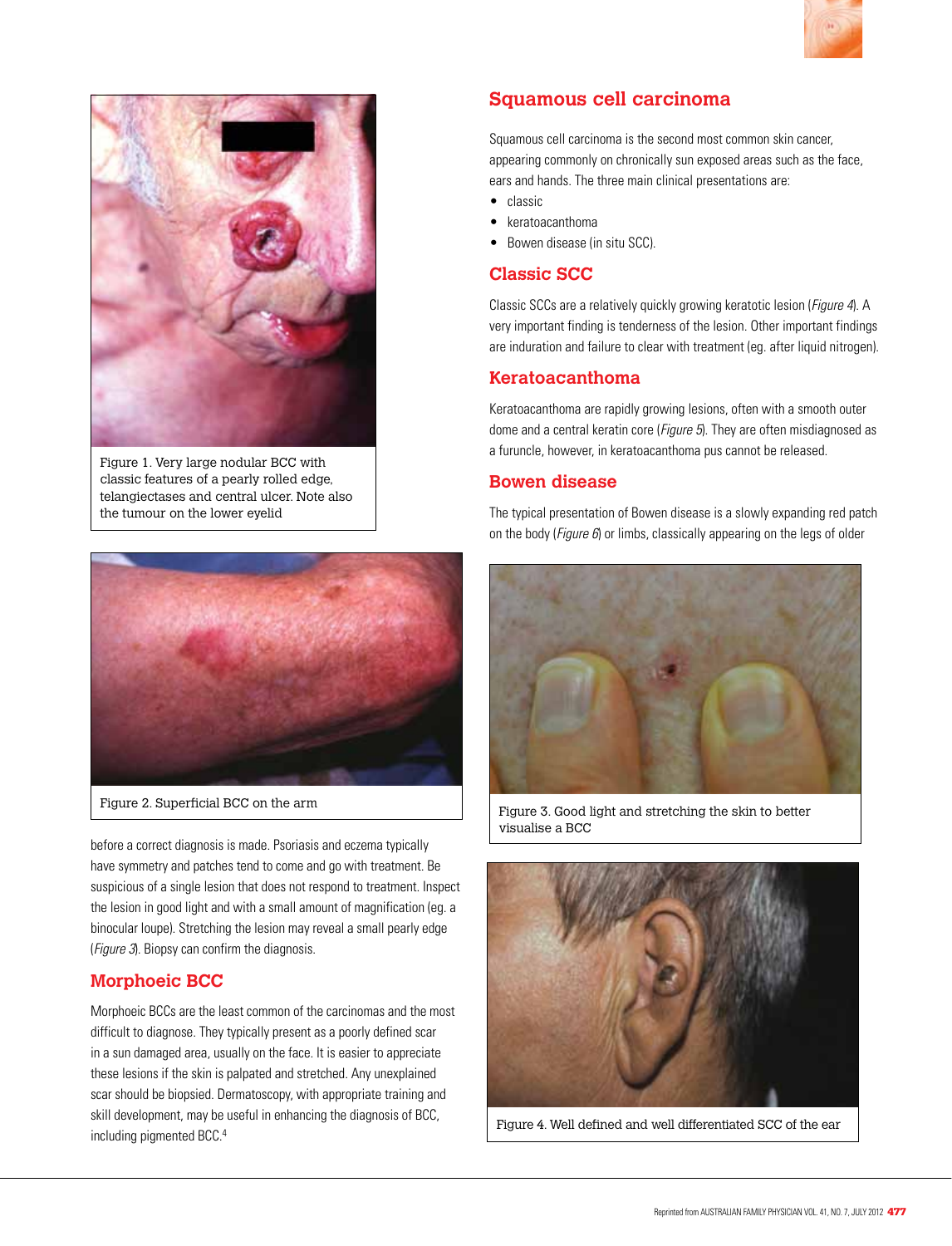



Figure 5. Rapidly growing keratoacanthoma with a central keratin core

women. As with superficial BCC, it may be mistaken for psoriasis or eczema. A biopsy should be taken to confirm the diagnosis.

# **Treatment options for NMSCs**

The first step in treatment is diagnosis. Experienced GPs can diagnose most skin cancers on clinical grounds. If a specific benign lesion can be confidently diagnosed it may be left alone. However, if a patient returns for a second time concerned about a particular lesion, it should be biopsied or referred for specialist review.

The gold standard for treatment is excision biopsy.3 Most NMSCs can be removed with a simple ellipse. If a lesion is suspicious of NMSC but is too large or too difficult for simple elliptical excision, it should also be biopsied or referred for specialist review.

The choice of biopsy technique will be determined by the site, size and shape of the lesion. For thin lesions (eg. Bowen disease or superficial BCC), a partial shave biopsy is ideal as it provides a larger surface area of malignant cells (*Figure 7–10*). Occasionally a small punch biopsy will miss the malignant cells in these lesions (a false negative). For thicker lesions, a punch biopsy is more appropriate so that deeper cells are included in the histology. Punch biopsy tools are very sharp and can penetrate quickly to several millimetres in depth. Be very mindful of this in danger areas such as over the facial nerve or over a major vessel.



Figure 6. Bowen disease. This slowly enlarging solitary lesion was treated as psoriasis for 4 years

For NMSCs not easily treated with elliptical excision, treatment options include curettage and diathermy, liquid nitrogen, imiquimod or fluorouracil, radiotherapy or excision and flap repair/graft. Generally, the only treatments that should be used on the face are excision or radiotherapy.

- • Curettage and diathermy may be useful for superficial BCCs and Bowen disease on the body and limbs.
- Liquid nitrogen is useful for superficial lesions on the body and limbs. Treatment requires a 30 second freeze followed by thawing and another 30 second freeze (not a short freeze as used for solar keratoses).
- Imiguimod or fluorouracil: fluorouracil is approved for the treatment of Bowen disease. Imiquimod is approved for the treatment of biopsy proven superficial BCCs where surgery and other treatments cannot be used. Both of these topical agents can produce an intense local inflammatory reaction, which may require a change in the dosing schedule.
- Radiotherapy is usually reserved for patients over 70 years of age. It can have a very high cure rate and is particularly useful for margin control or for treating very large or awkwardly placed lesions. Radiotherapy usually requires 6 weeks of treatment over 5 days per week.
- Excision and flap repair/graft: where possible, lesions should be removed by elliptical excision, even if the ellipse is quite long. By following tension lines, an ellipse usually produces minimal scarring. It is much easier to remove a positive margin following elliptical excision compared to a flap repair. If a skin cancer is poorly defined, it is advisable to have a clear histological margin before flap repair or grafting, even if this means delaying the repair by a day or so. Some areas such as the ala nasi will often require a flap repair or graft.
- Moh's micrographic surgery: a specialised excision technique aimed at improving margin control by viewing microscopically the entire excision margin. Availability is limited, but it is appropriate for use on difficult tumours such as poorly defined, recurrent or anatomically difficult tumours.
- Photodynamic therapy: is used for superficial BCCs and involves the application of a photosensitising cream (eg. methyl aminolevulinate) followed by exposure to an intense light source. Photodynamic therapy requires specific equipment and training.

# **Areas requiring special consideration**

The ears, eyes, nose and lips are potential danger areas. Skin cancers in these areas are often more aggressive and infiltrating and have a higher risk of recurrence and metastasising.<sup>3</sup> Skin cancers in these areas need to be excised or referred on for specialist intervention. It is vital to check the patient's histology report. Positive margins, or within 0.5 mm for an SCC, require re-excision (or referral) until clear margins are achieved. Perineural or perivascular invasion conveys a considerably higher risk of recurrent or metastatic disease. These patients should be referred to a specialist for consideration of further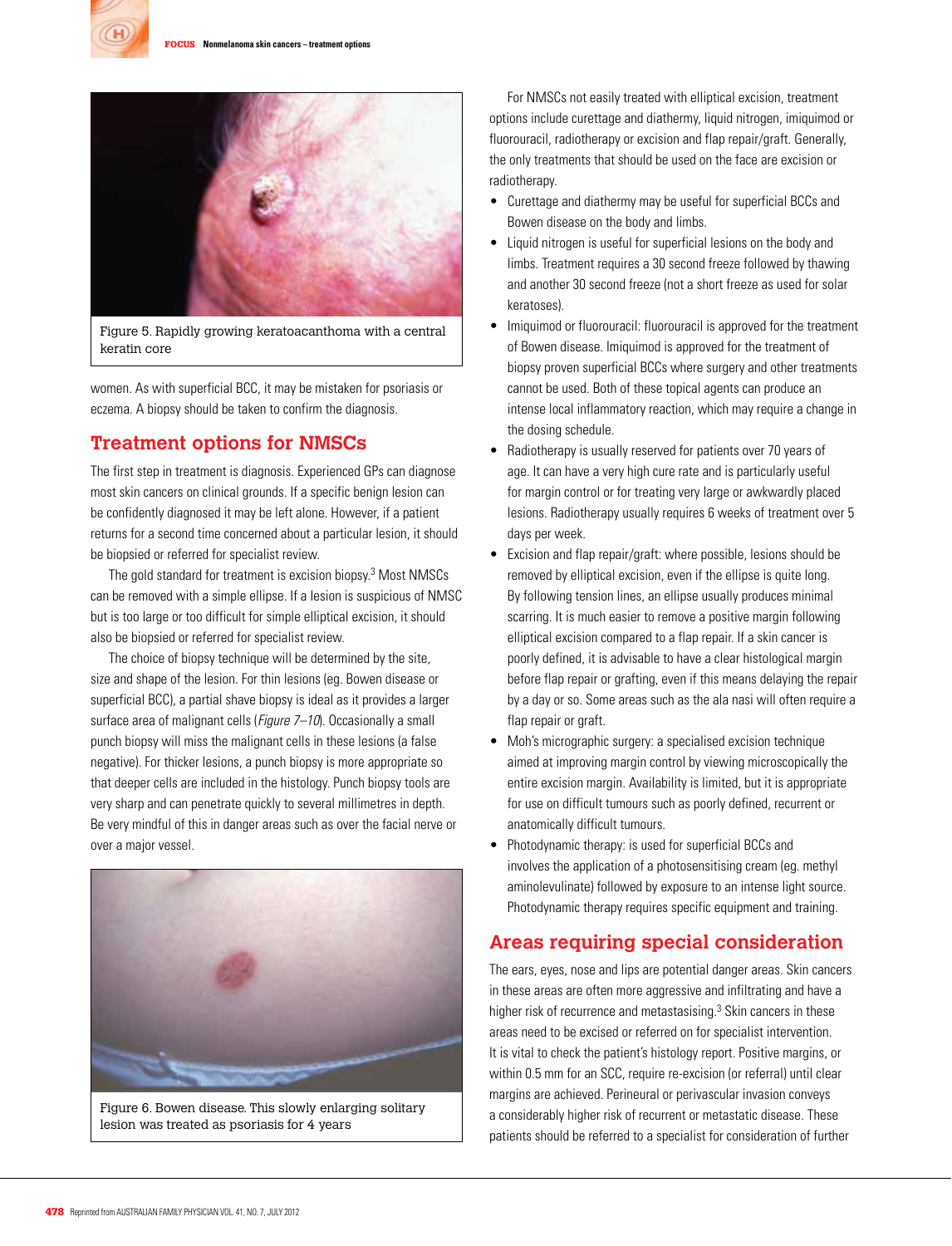



Figure 7. Shave biopsy of a superficial BCC



Figure 8. Bleeding after shave biopsy

surgery or radiotherapy. If the histology report is difficult to interpret, contact the pathologist for clarification.

The leg area has a significant risk of ulceration, regardless of treatment method. Patients at particularly high risk of ulceration are those with previous ulcers, vascular disease or diabetes. The risk of ulceration and infection is increased if there is any tension in the sutures. Compression bandaging, rest and elevation may reduce the risk of complications. Secondary intention healing may be a reasonable option. Radiotherapy should be avoided due to the high risk of ulceration.

# **Follow up**

Excision with clear margins on histology gives about a 96% cure rate.<sup>3</sup> Other treatments including liquid nitrogen, curettage and diathermy, imiquimod, fluorouracil and photodynamic therapy have lower cure rates.3 In addition to treatment method, recurrence rates are influenced by doctor proficiency, and the size, type and position of the tumour. No matter what treatment is used, there is always the possibility of tumour recurrence or metastatic disease. For most patients who have had a skin cancer removed, a yearly skin check is reasonable to check the cancer site and the draining nodes, and to assess for new skin cancers. For patients with a high risk SCC, follow up should be every 3 months.

# **Excision of NMSCs**

A simple ellipse is preferred for most skin cancers. A well defined cancer 10 mm or less in size (Figure 11) may be excised with a 2-3 mm margin.<sup>3</sup>



Figure 9. Applying 20% aluminium chloride (eg. 'driclor') to produce haemostasis



Figure 10. Haemostasis after applying aluminium chloride

## **Suggested routine**

- Mark out the lesion boundary with a marker pen (*Figure 12*).
- Measure the lesion diameter and the excision margin (*Figure 13*).
- Mark out the excision lines along tension lines (*Figure 13*).
- Consider any underlying structures to be avoided (eg. facial nerve).
- Inject with local anaesthetic and adrenaline (eg. lignocaine 1%) with adrenaline) (Figure 14).
- Excise the lesion: depth will depend on the size, type and position of the tumour but most excisions will be to subcutaneous fat.
- Tie off any significant bleeding vessels.
- Suture the wound. If there is significant tension, then subcutaneous sutures are advised. This reduces the risk of wound infection and wound dehiscence, and reduces scarring.

With larger and more poorly defined lesions, include a larger excision margin of 4–5 mm, particularly for micronodular and morphoeic BCCs and poorly differentiated SCCs.3

## **Wound infection**

Most sutured wounds have uncomplicated healing and routine antibiotics are not recommended. However, situations that significantly increase the risk of wound infection may warrant prophylactic antibiotics. This includes ulcerated lesions, wounds under significant tension, lesions below the knee, flap or graft repairs and wounds in immunocompromised patients.